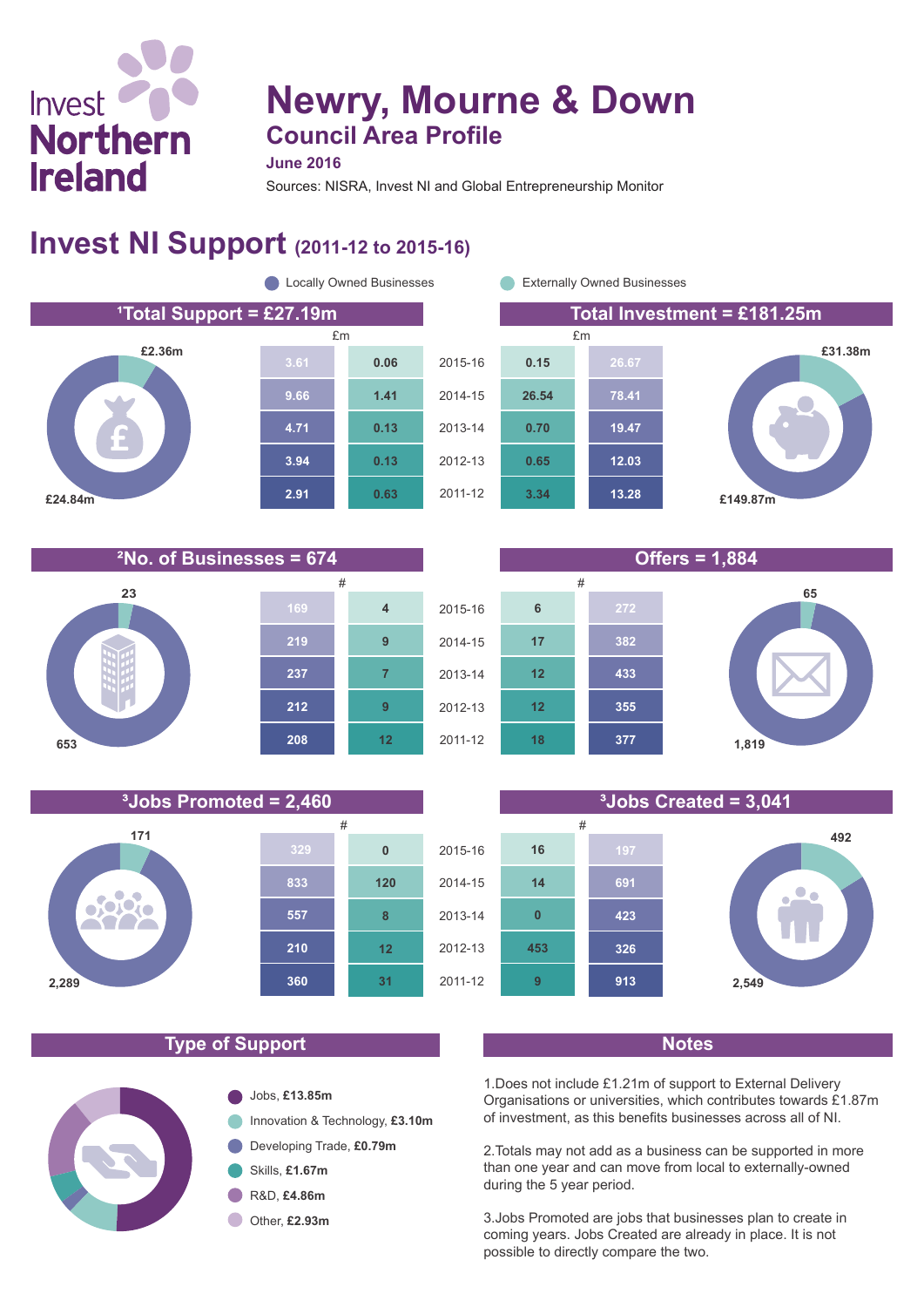# **Statistical Context**

## **Population (2014)**



## **Labour Market (2014)**



Labour market is composed of Economically Inactive and Economically Active (latter includes those in employment AND those seeking work)



## **Jobs (2013)**



\*These figures do not include the self-employed or agricultural labour

#### **Public/Private Sector Employment**

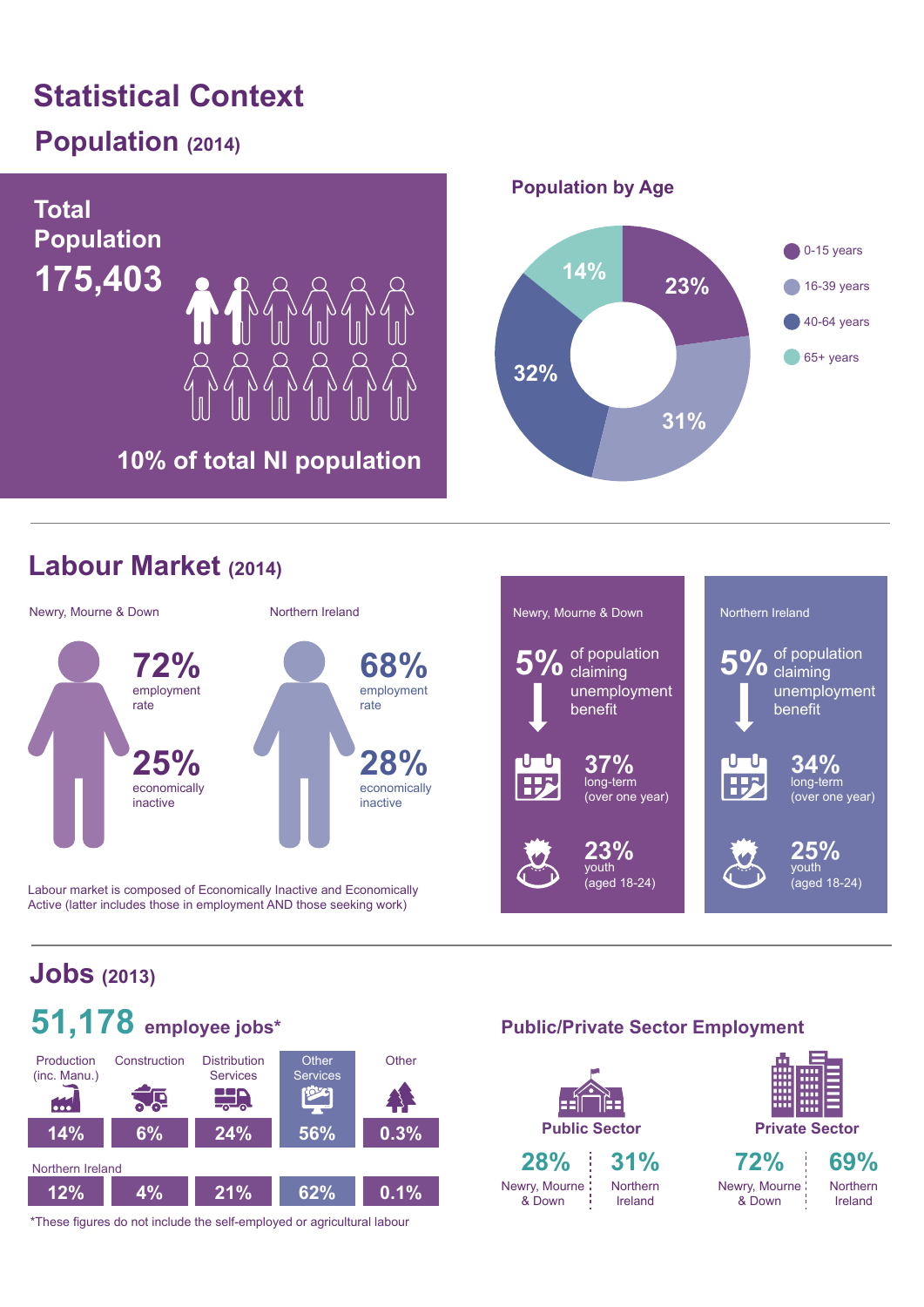

#### **Business Base (2014)**

#### **Number of Registered Businesses**



(This accounts for **11%** of all the businesses in Northern Ireland) Sub-totals based on rounded data

#### **Businesses by Size**



\*Counts under 5 have been supressed